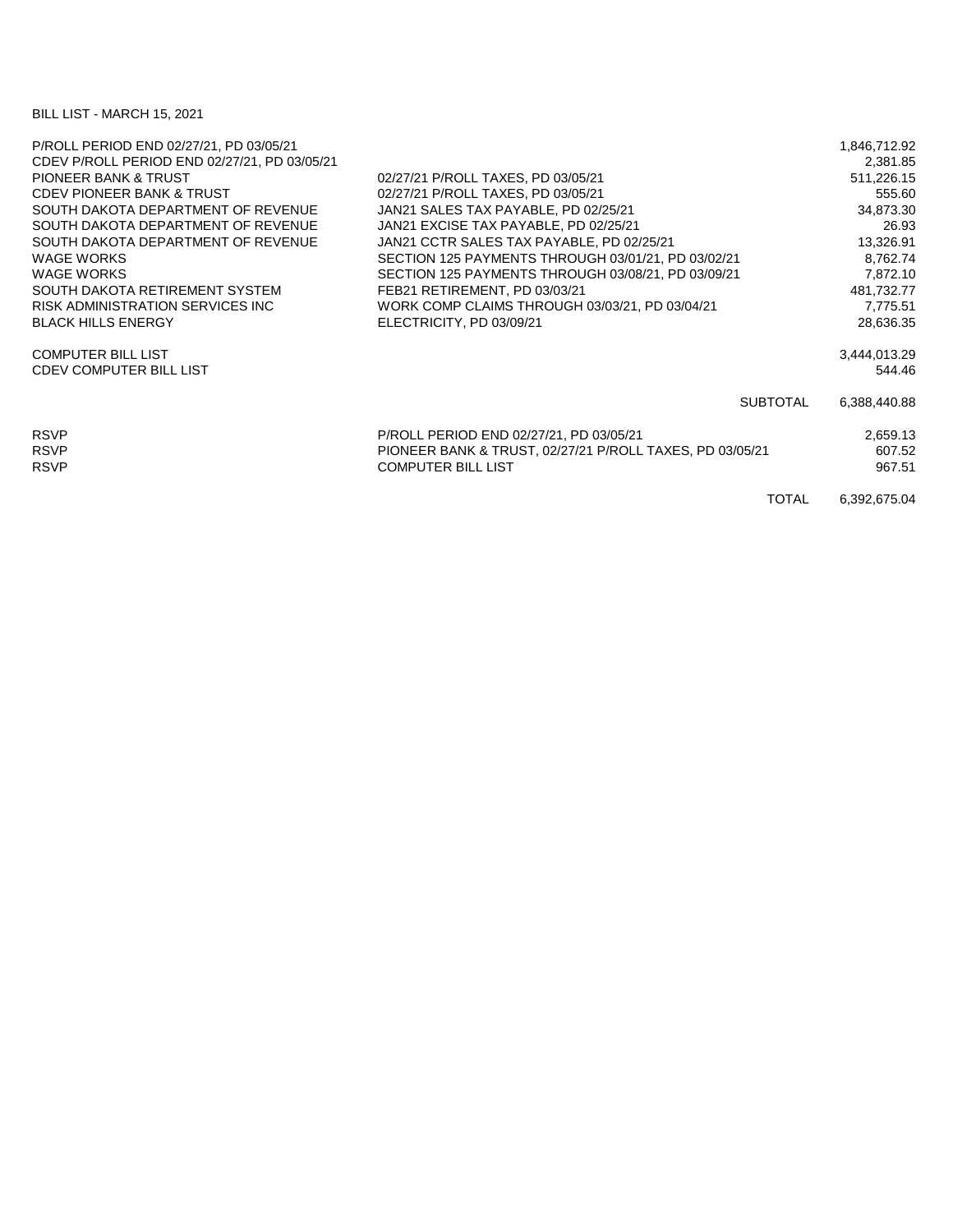## The City of Rapid City Bill List by Vendor - Summary

| <b>Vendor ID</b> | <b>Vendor Name</b>                                     | <b>Amount</b> |
|------------------|--------------------------------------------------------|---------------|
|                  | 37 A & B BUSINESS SOLUTIONS INC                        | 3269.17       |
|                  | 12022 A TO Z SHREDDING                                 | 20.70         |
|                  | 46 A&B WELDING SUPPLY CO INC                           | 3229.15       |
|                  | 11266 ABILITY NETWORK INC                              | 218.31        |
|                  | 79 ACE HARDWARE-EAST                                   | 369.27        |
|                  | 80 ACE HARDWARE-WEST                                   | 584.83        |
|                  | 81 ACE STEEL & RECYCLING INC                           | 15.47         |
|                  | 6242 ACUSHNET COMPANY                                  | 2486.71       |
|                  | 90 ADAMS ISC                                           | 85.20         |
|                  | 6173 ADVANCED ENGINEERING & ENVIRONMENTAL SERVICES LLC | 8505.50       |
|                  | 151 ALLEGIANT EMERGENCY SERVICES INC                   | 11075.65      |
|                  | 14308 ALLPHASE CONSTRUCTION & ROOFING                  | 14690.00      |
|                  | 164 ALSCO INC                                          | 452.29        |
|                  | 13308 AMAZON CAPITAL SERVICES                          | 272.60        |
|                  | 179 AMERICAN ENGINEERING TESTING INC                   | 9410.00       |
|                  | 193 AMERICAN RED CROSS - HEALTH & SAFETY SERVICES      | 140.00        |
|                  | 14128 AMY L STEC                                       | 784.00        |
|                  | 14445 APEX CONSTRUCTION SERVICE                        | 16949.68      |
|                  | 14430 ARION P MCCARTNEY                                | 455.00        |
|                  | 279 ARROWHEAD FORENSICS                                | 31.60         |
|                  | 291 ASPEN RIDGE LAWN AND LANDSCAPE LLC                 | 2560.00       |
|                  | 297 ASSOCIATED SUPPLY CO INC                           | 469.65        |
|                  | 337 B & H PHOTO                                        | 14541.00      |
|                  | 10369 BALCO UNIFORMS INC                               | 475.00        |
|                  | 407 BASLER PRINTING COMPANY INC                        | 229.14        |
|                  | 7142 BERS LLC                                          | 510.00        |
|                  | 549 BIERSCHBACH EQUIPMENT INC                          | 441.67        |
|                  | 584 BLACK HILLS BUSINESS SOURCE                        | 1428.25       |
|                  | 586 BLACK HILLS CHEMICAL AND JANITORIAL CO INC         | 2270.00       |
|                  | 589 BLACK HILLS COUNCIL LOCL GOVT                      | 17500.00      |
|                  | 590 BLACK HILLS DOOR SYSTEMS                           | 11.43         |
|                  | 622 BLACK HILLS ENERGY                                 | 45558.32      |
|                  | 13978 BLACK HILLS ORTHOPEDIC & SPINE CENTER PC         | 180.00        |
|                  | 637 BLACK HILLS TRUCK & TRAILER INC                    | 574.68        |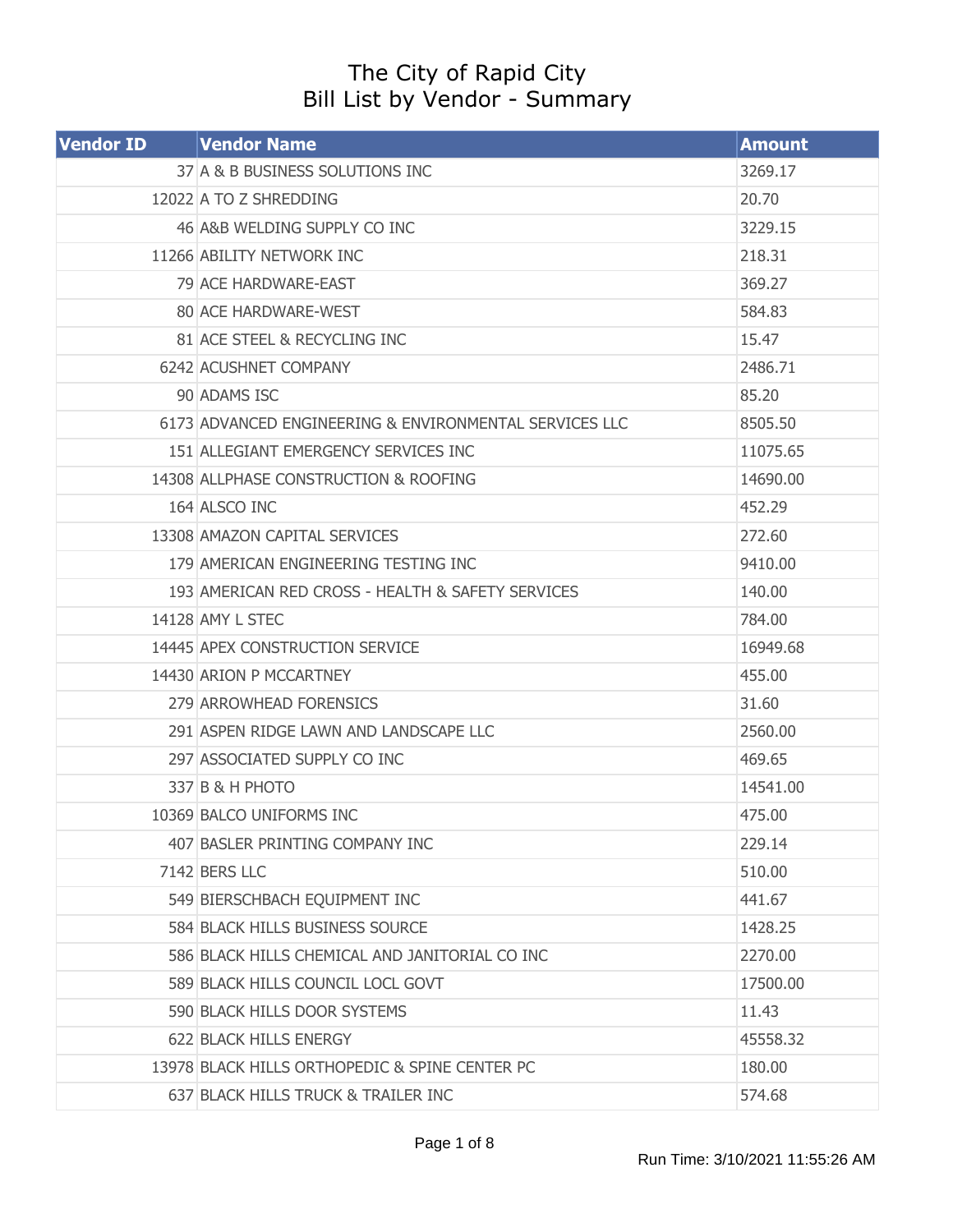| 691 BOOT BARN INC                        | 1823.84   |
|------------------------------------------|-----------|
| 692 BORDER STATES ELECTRIC SUPPLY        | 1026.19   |
| 14438 BOULDER FALLS LLC                  | 14555.00  |
| 699 BOUND TREE MEDICAL INC               | 8410.49   |
| 716 BRADEEN SKID STEER SERVICES LLC      | 3025.00   |
| 14439 BREANNA HAWKINS                    | 31.00     |
| 758 BROADCAST MUSIC INC                  | 659.70    |
| 786 BROWNELLS INC                        | 3093.99   |
| 787 BROWN'S SMALL ENGINE REPAIR          | 109.02    |
| 12502 BUCHER MUNICIPAL NORTH AMERICA INC | 1073.39   |
| 830 BURNS & MCDONNELL ENGINEERING        | 103246.09 |
| 842 BUTLER MACHINERY CO.                 | 381.49    |
| 868 CALLAWAY                             | 4509.36   |
| 905 CARQUEST AUTO PARTS                  | 1981.09   |
| 11236 CARSTAR COLLISION CENTER           | 7386.10   |
| 931 CBH COOPERATIVE                      | 12705.43  |
| 948 CENTURYLINK                          | 2419.40   |
| 951 CERTIFIED LABORATORIES INC           | 192.61    |
| 14442 CHAD TOMJACK                       | 134.00    |
| 988 CHRIS SUPPLY COMPANY INC             | 99.41     |
| 1013 CITY OF RAPID CITY                  | 62143.03  |
| 1044 CLIMATE CONTROL SYSTEMS & SERVICE   | 401.28    |
| 1053 COCA-COLA OF THE BLACK HILLS        | 533.20    |
| 12009 CODY HEUPEL                        | 46.00     |
| 1103 CONNECTIONS INC                     | 1392.65   |
| 1113 CONTRACTOR'S SUPPLY INC             | 197.68    |
| 9890 CORE & MAIN LP                      | 6644.85   |
| 1132 CORNERSTONE RESCUE MISSION          | 8333.33   |
| 1164 CRESCENT ELECTRIC SUPPLY CO         | 3154.38   |
| 1167 CRICKET LAWN SERVICE                | 1730.00   |
| 1179 CRUM ELECTRIC                       | 3117.50   |
| 14435 CUSTOM FIRE APPARATUS              | 427.05    |
| 1218 DAHL FINE ARTS CENTER               | 10083.33  |
| 1231 DAKOTA BATTERY/ELECTRIC             | 95.62     |
| 1239 DAKOTA FLUID POWER                  | 1697.58   |
| 1252 DAKOTA PUMP INC                     | 10083.51  |
| 1260 DAKOTA SUPPLY GROUP                 | 1120.67   |
| 6888 DAKOTA TRUCK & AUTO LLC             | 1320.50   |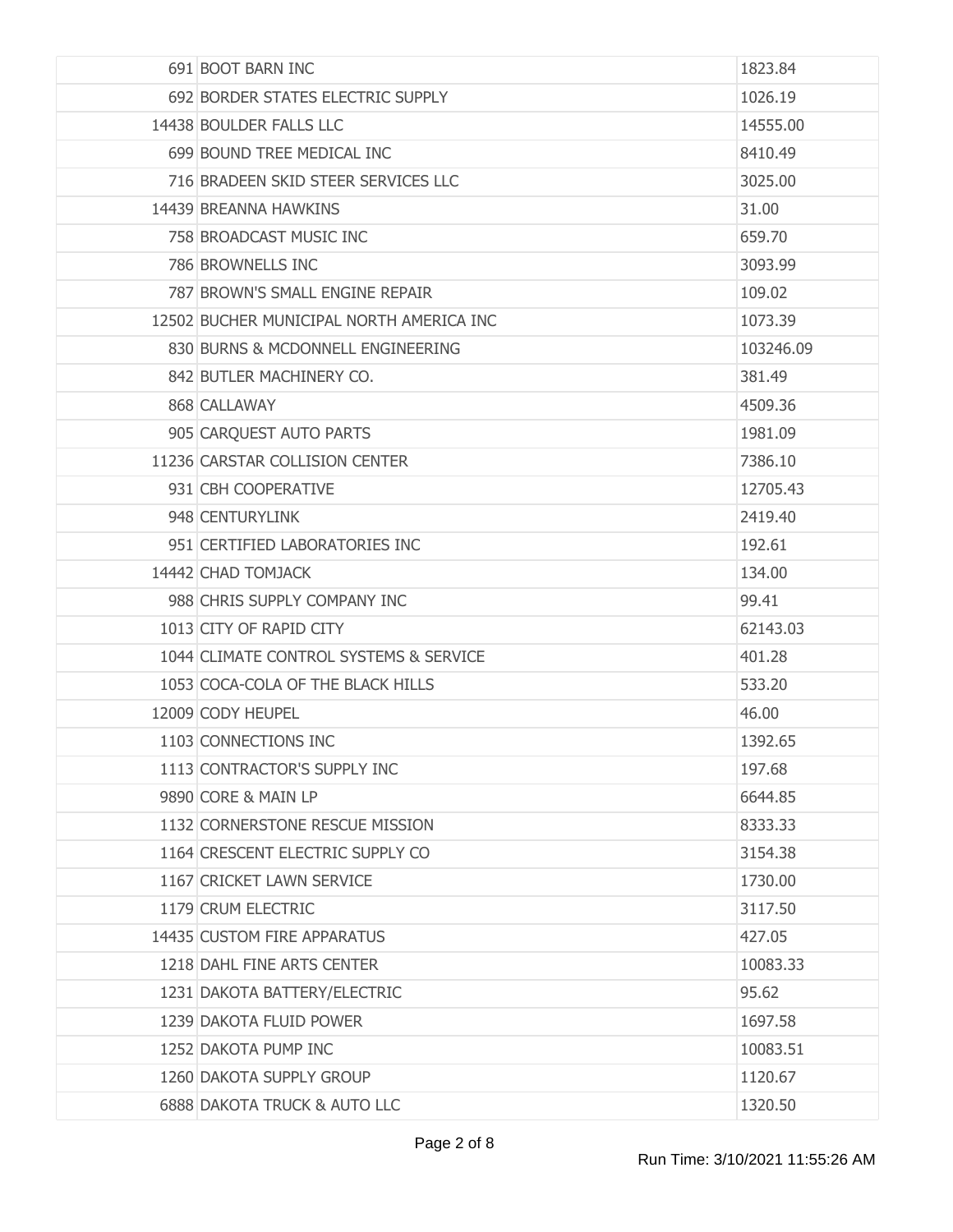| 1262 DAKOTALAND AUTOGLASS INC                | 240,00    |
|----------------------------------------------|-----------|
| 1267 DALE'S TIRE & RETREADING INC            | 1369.90   |
| 14454 DAVID A STEELE                         | 655.00    |
| 14432 DENNIS MEIER                           | 595.00    |
| 1335 DENNIS SUPPLY                           | 19.73     |
| 10648 DENNY MENHOLT CHEVROLET                | 455.86    |
| 1380 DIVE RESCUE INTERNATIONAL INC           | 4900.00   |
| 9574 DMC WEAR PARTS LLC                      | 529.00    |
| 1404 DOOR SECURITY PRODUCTS INC              | 4898.82   |
| 14420 DORRIS BUCKLEY                         | 108.63    |
| 6443 DOUG KROEGER                            | 154.41    |
| 2983 DR. NATHAN LONG                         | 1800.00   |
| 4929 DRS TUCKER KUDRNA HOLEC EYE CARE CENTER | 75.00     |
| 7959 DULUTH TRADING CO                       | 402.50    |
| 1475 EARLY CHILDHOOD CONNECTIONS             | 4166.67   |
| 1504 EILEEN'S COLOSSAL COOKIES               | 141.00    |
| 12420 ELEVATE RAPID CITY                     | 187500.00 |
| 1536 EMERGENCY MEDICAL PRODUCTS INC          | 462.97    |
| 14429 ERIC SELJESKOG                         | 100.00    |
| 1592 EVERGREEN OFFICE PRODUCTS INC           | 65.57     |
| 1603 EXTRACTOR CORPORATION                   | 1269.00   |
| 1627 FASTENAL COMPANY                        | 4382.78   |
| 1633 FEDERAL EXPRESS CORPORATION             | 678.63    |
| 1647 FERBER ENGINEERING                      | 27931.75  |
| <b>1648 FERGUSON ENTERPRISES INC</b>         | 24.22     |
| 1694 FISHER SCIENTIFIC                       | 99.48     |
| 12019 FIT TO LIFT LLC                        | 9731.00   |
| 1717 FLEXIBLE PIPE TOOL CO                   | 91.80     |
| 14122 FLOOR AND HOME CARPET ONE              | 2374.00   |
| 12292 FLOYD'S TRUCK CENTER                   | 1643.32   |
| 1728 FMG INC.                                | 17599.43  |
| 1772 FREEMAN ELECTRIC SERVICE INC            | 30.00     |
| 1820 G&H DISTRIBUTING INC.                   | 105.02    |
| 7847 GLOBAL ASSETS INTEGRATED LLC            | 2800.00   |
| 1924 GOLDEN WEST TECHNOLOGIES INC            | 8210.16   |
| 6202 GOLFIRE INC                             | 122.88    |
| 1979 GREAT WESTERN TIRE INC.                 | 450.80    |
| 2000 GRIMM'S PUMP SERVICE INC                | 1225.26   |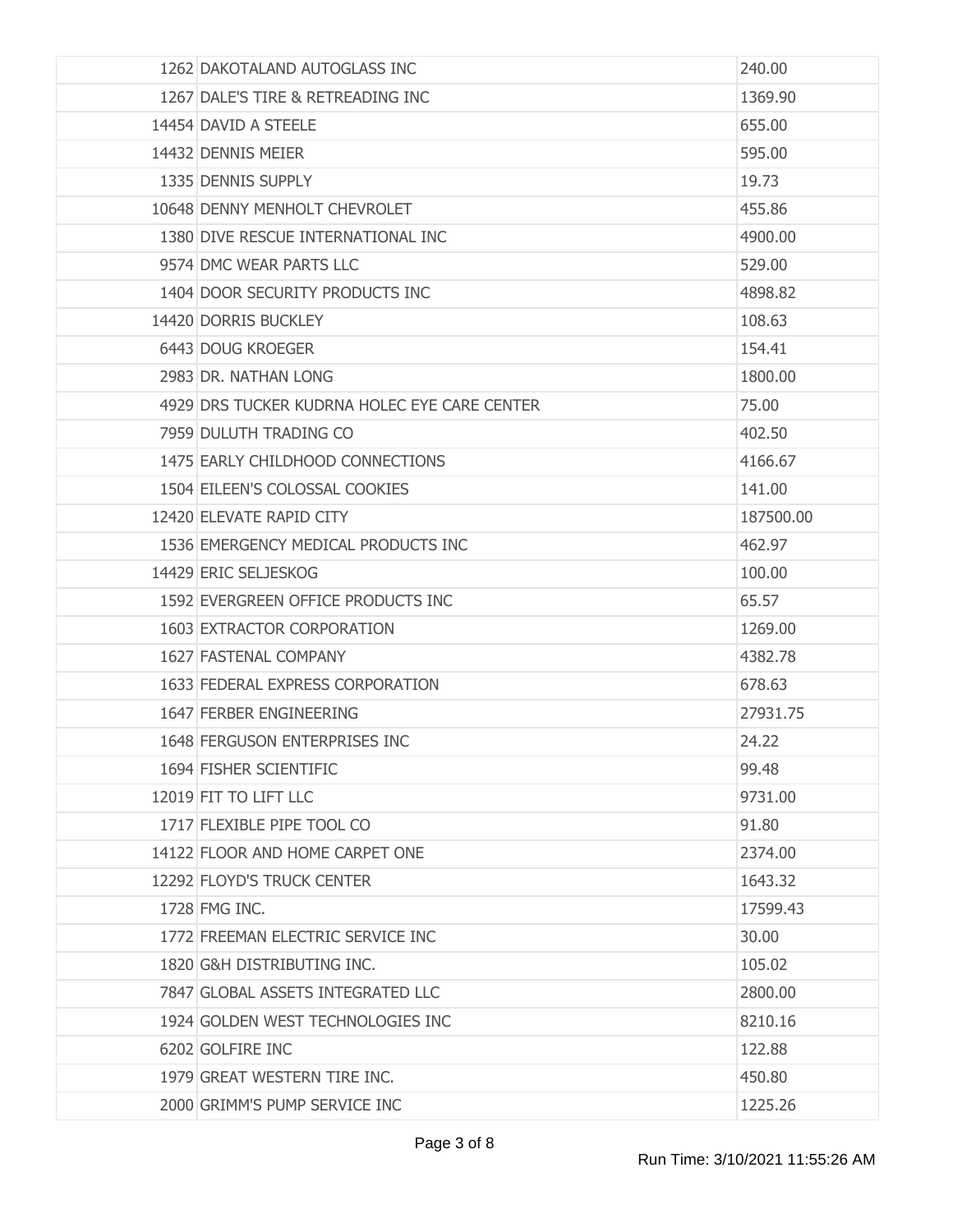| 2132 HARVEYS LOCK SHOP INC                              | 179.20   |
|---------------------------------------------------------|----------|
| 2149 HAWKINS CHEMICAL INC                               | 11674.69 |
| 2159 HDR ENGINEERING INC                                | 35421.57 |
| 9792 HEIMAN INC                                         | 1184.82  |
| 7104 HENNEN EQUIPMENT INC                               | 6408.99  |
| 2207 HENRY SCHEIN INC                                   | 1324.83  |
| 2264 HILLS ROOFING & SHEET METAL INC                    | 16909.60 |
| 2267 HILLYARD INC. / SIOUX FALLS                        | 182.25   |
| 2305 HOLSWORTH & SON INC., G.J                          | 3292.50  |
| 2409 INDOFF INC                                         | 203.65   |
| 2424 INLAND TRUCK PARTS CO.                             | 69.23    |
| 2443 INTERNATIONAL ASSOCIATION OF ELECTRICAL INSPECTORS | 120.00   |
| 2453 INTERSTATE BATTERIES INC                           | 412.00   |
| 1893 JAMES GILBERT                                      | 1849.00  |
| 2512 JENNER EQUIPMENT CO                                | 2206.08  |
| 14426 JENNIFER LONG                                     | 100.00   |
| 2526 JERRY'S CAKES SHAKES & BAKE                        | 70.40    |
| 14434 JIMMY HACK GOLF LLC/ORANGE WHIP GOLF              | 646.49   |
| 6699 JMD EXCAVATING                                     | 14235.00 |
| 8689 JOE SANDNESS                                       | 42.59    |
| 14431 JOHN TSITRIAN                                     | 100.00   |
| 2552 JOHNSON CONTROLS INC                               | 28017.26 |
| 14036 JORDAN ADKINS                                     | 445.40   |
| 8441 JUSTIN KURSAVE                                     | 250.00   |
| 12936 KAMAN DISTRIBUTION                                | 9157.48  |
| 12423 KARIN CLARKE                                      | 75.00    |
| 11162 KAYLA HOLZER-SCHAFER                              | 1.69     |
| 8915 KEITH DYK                                          | 250.00   |
| 14324 KEVIN TIFFT                                       | 136.01   |
| 2679 KIEFFER SANITATION INC                             | 645.80   |
| 2682 KIMBALL MIDWEST                                    | 399.13   |
| 2719 KNECHT HOME CENTER                                 | 710.38   |
| 2772 KT CONNECTIONS INC                                 | 996.00   |
| 11163 LAKOTA CONTRACTING INC                            | 2153.10  |
| 12289 LARRY EIDE                                        | 46.00    |
| 2852 LAUNDRY WORLD INC                                  | 20.71    |
| 6816 LIBERTY CHRYSLER CENTER LLC                        | 29096.56 |
| 2935 LIFEWAYS INC                                       | 5000.00  |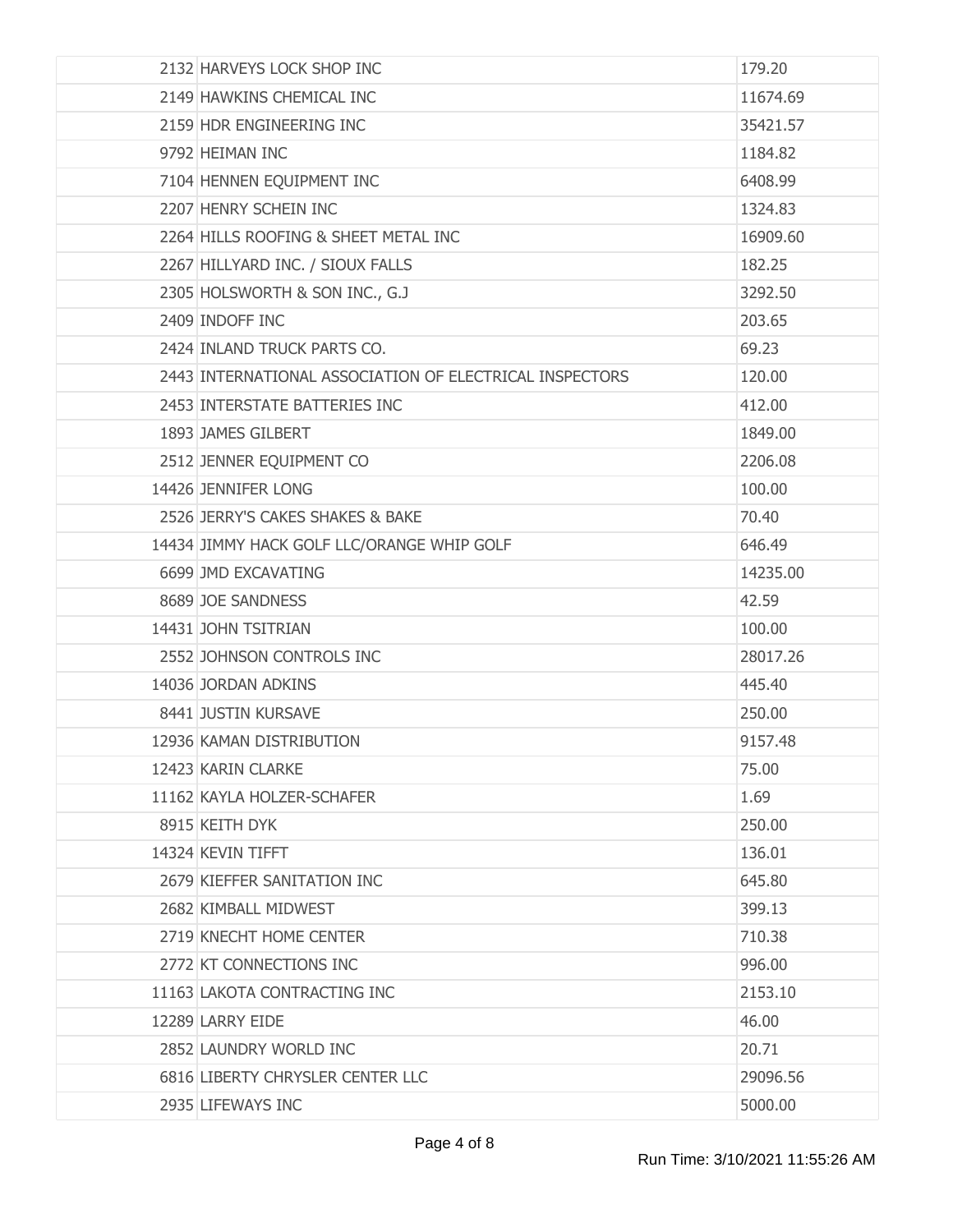| 2938 LIGHTING MAINTENANCE CO                  | 434.59    |
|-----------------------------------------------|-----------|
| 2951 LIND-EXCO INC                            | 76093.73  |
| 2966 LITTLE PRINT SHOP                        | 249.21    |
| 3004 LOWE'S                                   | 452.95    |
| 8945 LOYAL PLUMBING                           | 162.00    |
| 3036 M G OIL CO                               | 5556.08   |
| 3040 MAC CONSTRUCTION CO                      | 267443.62 |
| 3063 MAINLINE CONTRACTING                     | 11607.77  |
| 9793 MARCO                                    | 369.82    |
| 14433 MARK MOBERG                             | 100.00    |
| 13758 MATRIX SCIENCES INTERNATIONAL INC       | 1236.00   |
| 9869 MC2 INC                                  | 126135.57 |
| 3164 MCKIE FORD INC                           | 463.99    |
| 3191 MEDICAL WASTE TRANSPORT INC              | 846.93    |
| 3208 MENARDS                                  | 2623.34   |
| 14311 METROHM USA                             | 5078.22   |
| 3225 METROPOLITAN LIFE INSURANCE COMPANY      | 6100.13   |
| 10398 MICHAEL ZENAHLIK                        | 250.00    |
| 3234 MICK'S ELECTRIC INC                      | 600.04    |
| 3242 MIDCONTINENT COMMUNICATIONS              | 215.00    |
| 3243 MIDCONTINENT TESTING LABS INC            | 3314.07   |
| 3260 MIDWEST TURF & IRRIGATION                | 297.02    |
| 13772 MONUMENT HEALTH RAPID CITY HOSPITAL INC | 1702.50   |
| 3357 MOTOROLA SOLUTIONS INC                   | 19819.59  |
| 3373 MUELLENBERG ELECTRIC INC                 | 2984.70   |
| 3395 MUSEUM ALLIANCE OF RC                    | 55000.00  |
| 3417 NATIONAL LEAGUE OF CITIES                | 5669.00   |
| 14437 NATIONAL RURAL WATER ASSOCIATION        | 49.00     |
| 3439 NEBRASKA SALT & GRAIN CO                 | 12742.86  |
| 12778 NICK KNOTEK                             | 68.00     |
| 11541 NICK STROOT                             | 46.66     |
| 3515 NORTH CENTRAL LABORATORIES               | 397.49    |
| 3517 NORTH CENTRAL SUPPLY INC                 | 6274.94   |
| 14414 NORTH FORTY LANDSCAPING LLC             | 470.00    |
| 3525 NORTHERN TRUCK EQUIPMENT CORP            | 7763.30   |
| 3530 NORTHWEST PIPE FITTINGS INC              | 380.29    |
| 3532 NORTHWESTERN POWER EQUIPMENT INC         | 1093.99   |
| 3588 OLSON TOWING                             | 185.00    |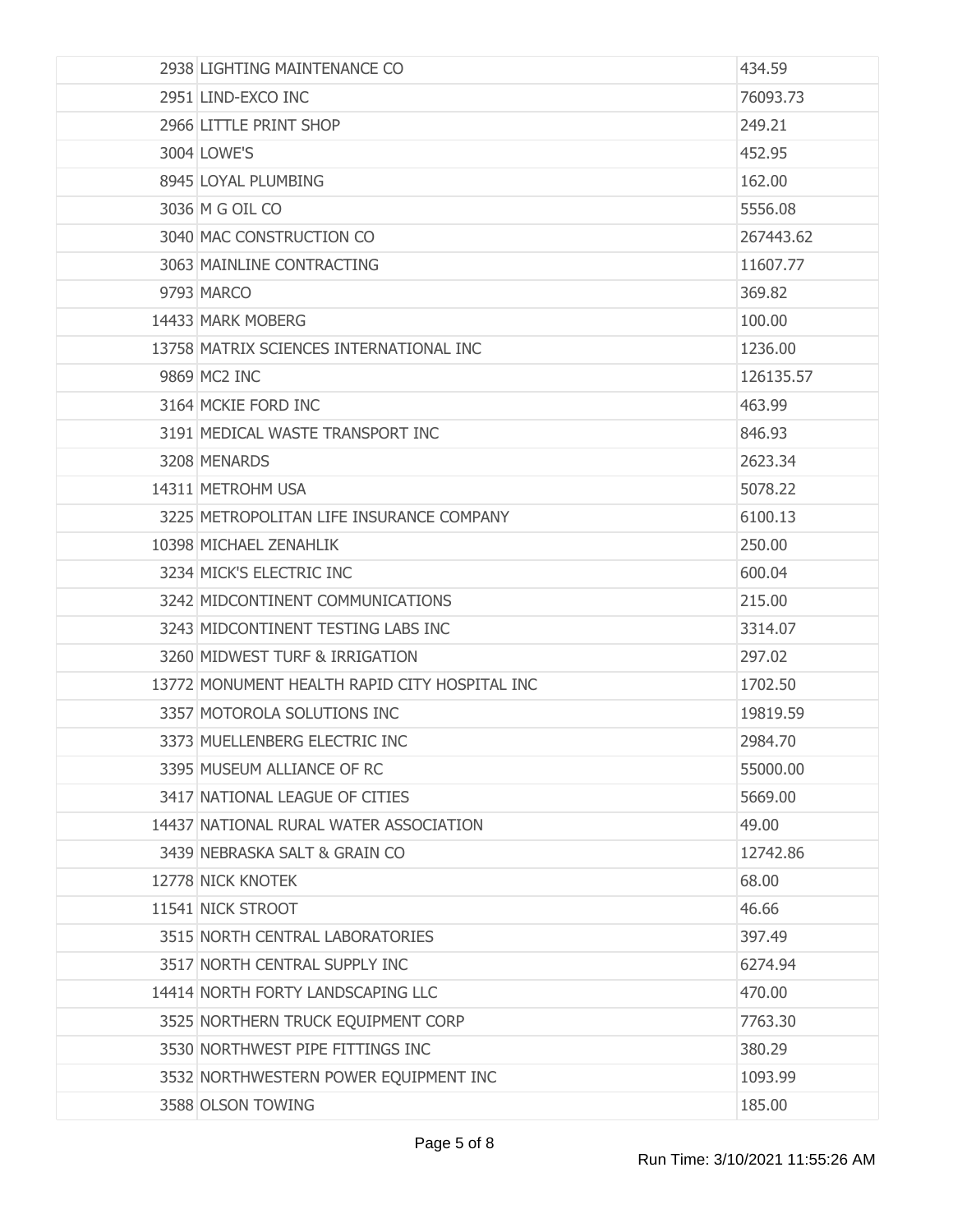| 13105 ONE DIVERSIFIED LLC                     | 138505.77 |
|-----------------------------------------------|-----------|
| 3604 O'REILLY AUTO PARTS                      | 49.65     |
| 11668 OVERHEAD DOOR OF RAPID CITY             | 757.12    |
| 3625 PACIFIC STEEL & RECYCLING INC            | 35.00     |
| 3660 PARKWAY CAR WASH INC                     | 50.00     |
| 3690 PEAK-RYZEX INC                           | 1277.20   |
| 3601 PENNINGTON COUNTY                        | 213096.47 |
| 5432 PERFORMING ARTS CENTER OF RAPID CITY INC | 3000.00   |
| 5497 PIONEER BANK & TRUST                     | 169.51    |
| 3722 POWER HOUSE HONDA                        | 6615.97   |
| 11354 PRAIRIE AUTO PARTS                      | 1991.09   |
| 6215 PROFESSIONAL METAL WORKS LLC             | 90.00     |
| 7323 PROVANTAGE LLC                           | 2761.00   |
| 14452 PTL PAINTING PROFESSIONALS INC          | 3779.87   |
| 13347 QUADIENT LEASING USA INC                | 1181.85   |
| 7106 QUALITY INN & SUITES                     | 196.00    |
| 3849 RAPID CITY ARTS COUNCIL                  | 1786.65   |
| 12750 RAPID CITY HARDWARE                     | 88.16     |
| 3863 RAPID CITY JOURNAL - ADVERTISING         | 2923.01   |
| 3885 RAPID DELIVERY                           | 109.25    |
| 3958 RED WING SHOE STORE                      | 973.20    |
| 9023 RICK'S BODY SHOP LLC                     | 7080.75   |
| 994 ROBERT CHRISTENSEN                        | 100.00    |
| 3918 ROBERT RAUE                              | 250.00    |
| 4125 RUNNINGS SUPPLY INC                      | 937.76    |
| 14421 SAFETY IO LLC                           | 2900.00   |
| 4182 SAM'S CLUB                               | 3940.15   |
| 12542 SANDER SANITATION SERVICE               | 200.00    |
| 4194 SANITATION PRODUCTS INC                  | 462.15    |
| 4215 SCHEELS ALL SPORTS                       | 805.81    |
| 2604 SCOTT JUNGCK                             | 68.00     |
| 13216 SCOTT LENSEGRAV                         | 48.78     |
| 9530 SELECT TECH                              | 450.42    |
| 4330 SERVALL UNIFORM/LINEN CO INC             | 1076.75   |
| 14441 SHARAF PROPERTIES                       | 150.00    |
| 4359 SHERWIN-WILLIAMS COMPANY                 | 31.69     |
| 10772 SIMON NORTH REGION SD                   | 132.03    |
| 4405 SIMPSON'S PRINTING                       | 1344.00   |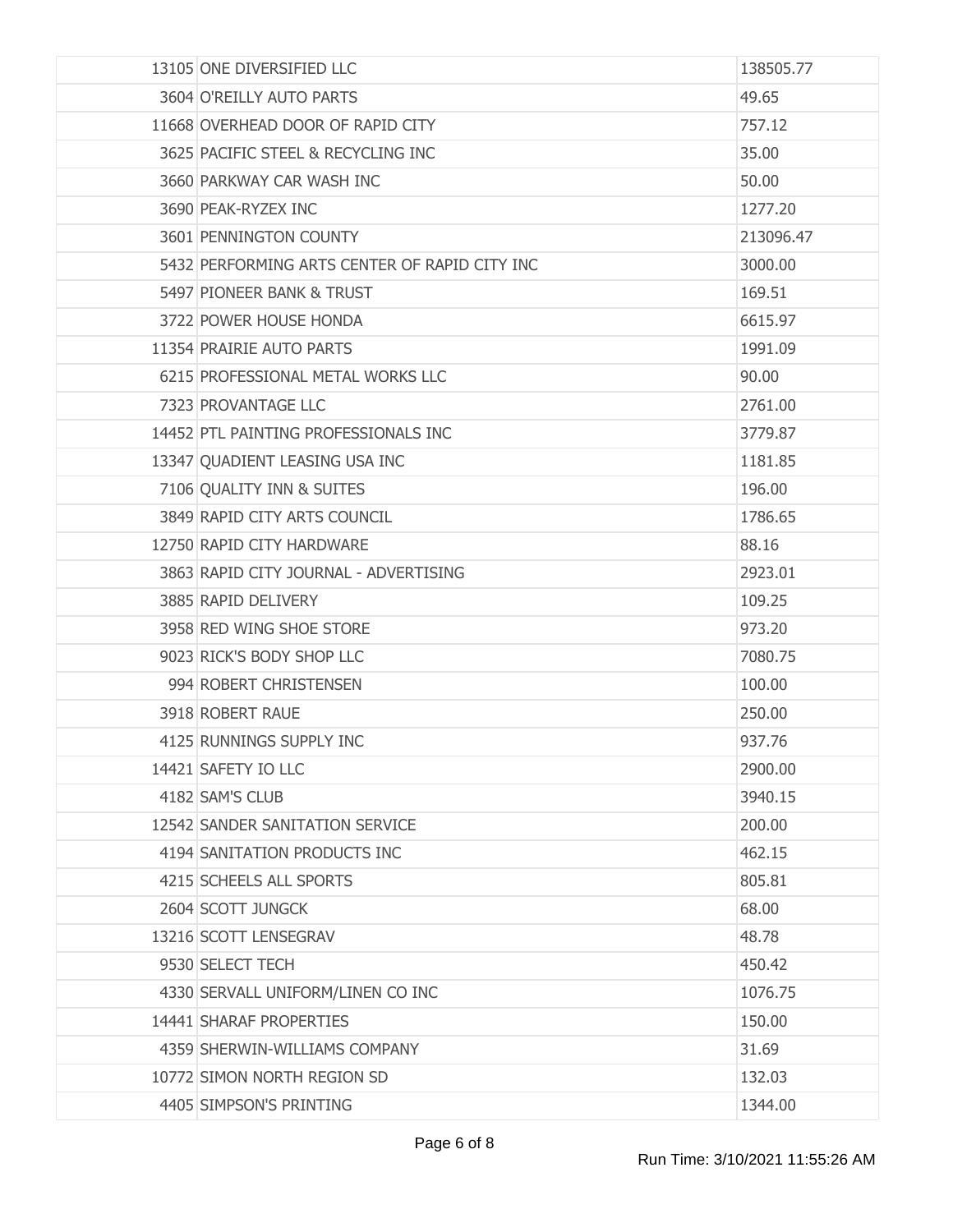| 12844 SIOUX FALLS FORD INC                  | 959.21     |
|---------------------------------------------|------------|
| 4431 SKYLINE ENGINEERING                    | 8454.29    |
| 6758 SKYLINE SIGNS & LIGHTING               | 1479.58    |
| 4498 SOUTH DAKOTA BUILDING OFFICIALS' ASSOC | 246,00     |
| 4519 SOUTH DAKOTA ONE CALL                  | 745.22     |
| 4528 SOUTH DAKOTA RETIREMENT SYSTEM         | 882.01     |
| 6171 SOUTH DAKOTA SHERIFF'S ASSOCIATION     | 460.00     |
| 14436 SPILDE'S QUALITY MEATS LLC            | 8000.00    |
| 10486 SRIXON/CLEVELAND GOLF/XXIO            | 530.28     |
| 2332 STAN HOUSTON EQUIP CO INC              | 125.00     |
| 4599 STAPLES ADVANTAGE                      | 305.87     |
| 4504 STATE OF SOUTH DAKOTA                  | 65376.05   |
| 4615 STEC'S ADVERTISING SPECIALTIES         | 81.90      |
| 12841 STERN OIL CO                          | 337.06     |
| 6987 STRATEGIC INSIGHTS INC                 | 750.00     |
| 4676 STRYKER SALES CORPORATION              | 78.99      |
| 4684 STURDEVANT'S AUTO PARTS                | 940.19     |
| 4695 SUMMIT SIGNS & SUPPLY INC              | 355.00     |
| 4707 SUPER LUBE                             | 138.85     |
| 10670 SURVIVAL ARMOR, INC                   | 9361.26    |
| 6784 TASK FORCE TIPS                        | 141.92     |
| 4765 TDG COMMUNICATIONS INC                 | 55.00      |
| 12772 TELEFLEX LLC                          | 600.00     |
| 4781 TEMPERATURE TECHNOLOGY INC.            | 91.84      |
| 4985 THE UPS STORE 3912                     | 73.54      |
| 4805 THOMAS AUTO SERVICE                    | 225.00     |
| 4845 TIME EQUIP. RENTAL & SALES INC.        | 262.63     |
| 4852 TITAN MACHINERY                        | 1422.94    |
| 10249 TRANSOURCE TRUCK & EQUIPMENT INC      | 1806.66    |
| 4916 TRU-FORM CONSTRUCTION INC              | 1793.90    |
| 4925 TSP INC                                | 626.25     |
| 12207 US BANK EQUIPMENT FINANCE             | 384.21     |
| 12684 US BANK NATIONAL ASSOCIATION          | 1118076.30 |
| 13115 VANTAGE LAW GROUP                     | 1980.00    |
| 5039 VANWAY TROPHY & AWARD                  | 49.00      |
| 6415 VAST BUSINESS                          | 1497.22    |
| 5053 VERIZON WIRELESS                       | 19276.71   |
| 5054 VERMEER HIGH PLAINS                    | 86.94      |